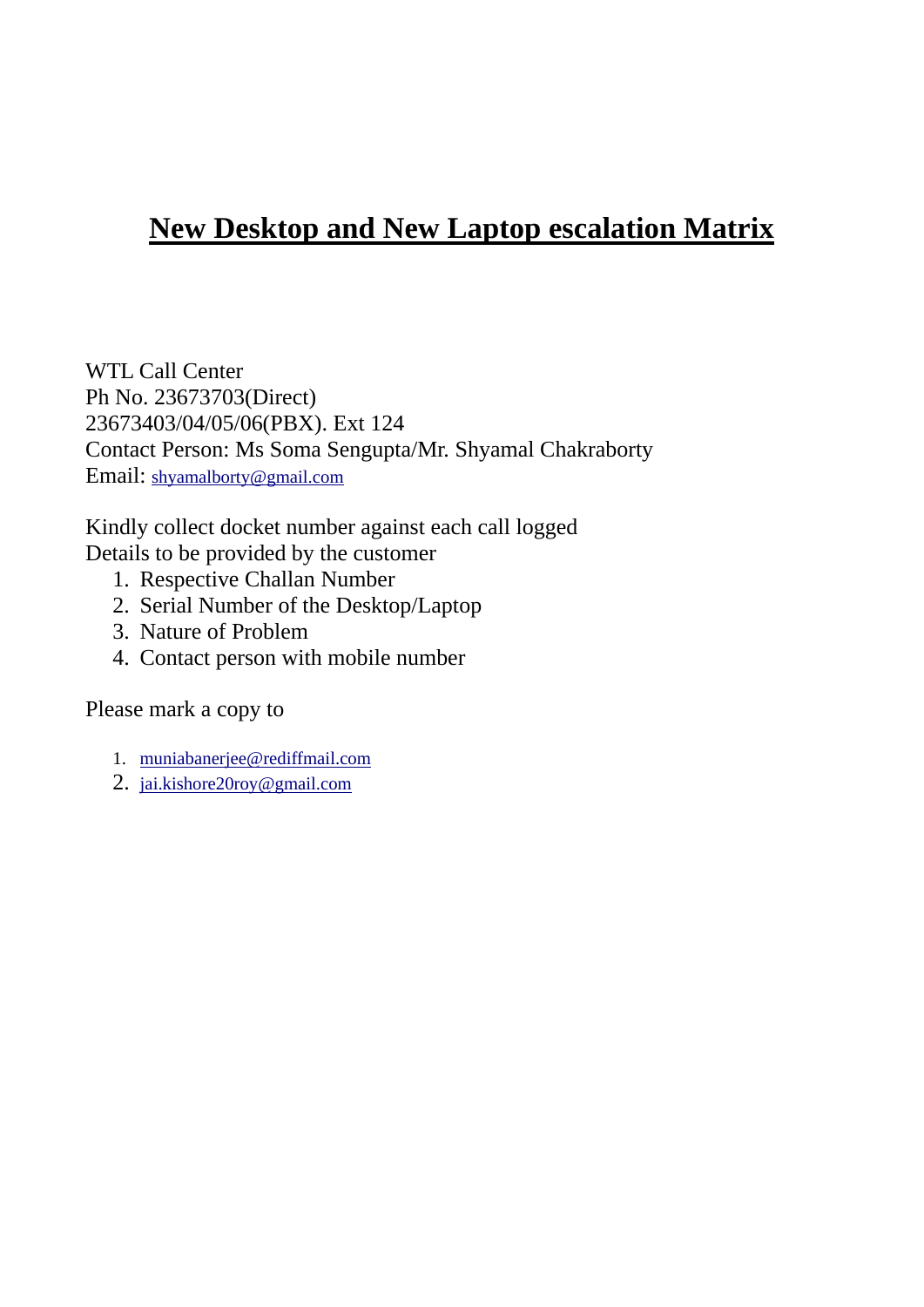| <b>BSNL Escalation Matrix for Leased circuits (ILL/P2P/MPLS/MNS)</b>                                              |  |  |  |  |  |  |  |  |
|-------------------------------------------------------------------------------------------------------------------|--|--|--|--|--|--|--|--|
| <b>DESIGNATION</b><br><b>MOBILE</b><br><b>FAX</b><br>lemail id:<br><b>SECTION</b><br><b>OFFICE</b><br><b>NAME</b> |  |  |  |  |  |  |  |  |
| Docket booking no. $-1800-425-1957$ (mention leased cct ID)                                                       |  |  |  |  |  |  |  |  |
|                                                                                                                   |  |  |  |  |  |  |  |  |

|                     | S.K.Hazra        | <b>AGM/CRM/MPLS</b><br>(for Internet Leased<br>line/MPLS | 22109339  | 9433400403 | 2210-9339 | vpncalcuta@gmail.com,<br>crm.mpls.ctd@bsnl.co.in |
|---------------------|------------------|----------------------------------------------------------|-----------|------------|-----------|--------------------------------------------------|
| <b>FAULT</b>        |                  | $AGM/SD & G$ (for                                        |           |            |           | delcnc@gmail.com,                                |
| <b>ESCALATIOIN</b>  | D. Chandrasekhar | P <sub>2</sub> P leased lines)                           | 22105931  | 8902001294 |           | delcsd@qmail.com                                 |
|                     | <b>B.</b> Mandal | DGM/CRM-II                                               | 22622244  | 9433000585 |           | dgmcrm2ctd@gmail.com                             |
|                     |                  |                                                          | 22135000, |            |           |                                                  |
|                     | K. C. Ghosh      | <b>PGM/EB</b>                                            | 22485000  | 9433000155 | 22109001  | kcghosh@bsnl.co.in                               |
|                     |                  |                                                          |           |            |           |                                                  |
|                     | S. Halder        | <b>JAO/TR/LD</b>                                         |           | 8902000587 |           | aotridctd@gmail.com                              |
| <b>BILLING UNIT</b> | K. Mitra         | AO/TR/LD                                                 |           | 9432001904 |           |                                                  |
|                     | D. Sardar        | CAO/EB                                                   | 22105566  | 8902001140 |           |                                                  |
|                     | A. K. Bag        | DGM/F/EB                                                 |           | 9433000325 |           | akbag@bsnl.co.in,<br>akbaq88232@qmail.com        |
|                     |                  |                                                          |           |            |           |                                                  |

| <b>BSNL Escalation Matrix for LL/BB/VPNoBB</b> |                                                                              |                         |               |                     |            |                         |  |  |  |
|------------------------------------------------|------------------------------------------------------------------------------|-------------------------|---------------|---------------------|------------|-------------------------|--|--|--|
| <b>SECTION</b>                                 | <b>NAME</b>                                                                  | <b>DESIGNATION</b>      | <b>OFFICE</b> | <b>MOBILE</b>       | <b>FAX</b> | email id:               |  |  |  |
|                                                | Docket booking toll free no. - 1800-345-1500 (from any no)                   |                         |               |                     |            |                         |  |  |  |
|                                                | Docket booking no. from BSNL LL/mob-198 (for landlines) 1504 (for BB/VPNoBB) |                         |               |                     |            |                         |  |  |  |
|                                                | Concerned Area JTO/SDE                                                       |                         |               |                     |            |                         |  |  |  |
|                                                | Concerned Area DE/AGM                                                        |                         |               |                     |            |                         |  |  |  |
|                                                | <b>Concerned Area Manager</b>                                                |                         |               |                     |            |                         |  |  |  |
| <b>FAULT</b>                                   |                                                                              | PGM/NWO - I/CFA         |               |                     |            |                         |  |  |  |
| <b>ESCALATIOIN</b>                             |                                                                              | (for Howrah,            |               |                     |            |                         |  |  |  |
|                                                |                                                                              | Serampore, North &      |               |                     |            |                         |  |  |  |
|                                                | Om Parkash                                                                   | Barrackpore Area)       | 26686868      | 9433000079          | 26686848   | omparkash7786@gmail.com |  |  |  |
|                                                |                                                                              | PGM/NWO - II/CFA        | 22135000,     |                     |            |                         |  |  |  |
|                                                | K. C. Ghosh                                                                  | (for rest of the areas) | 22485000      | 9433000155 22109001 |            | kcghosh@bsnl.co.in      |  |  |  |

For billing issues concerned area AO/TR, CAO/TR may be contacted

|                           | H. Rahaman-   | <b>SDE/BB/NWOP - II</b> |          | 9433400417 |          | sdebbnwopctd@gmail.com                       |
|---------------------------|---------------|-------------------------|----------|------------|----------|----------------------------------------------|
|                           | S. De         | AGM/BBO                 |          | 9433400418 |          | samitde@gmail.com,                           |
| CENTRAL BB<br><b>UNIT</b> | S. Sanyal     | AGM/BBP                 |          | 9433400206 |          | samit@bsnl.co.in<br>lagmbbpkolkata@gmail.com |
|                           | S. Paul       | DGM/F/EB                | 22434370 | 9433000630 | 22434367 | dqmbbctd@qmail.com                           |
|                           | S. K. Samanta | PGM/NWP&D - CFA         |          | 9433000040 |          | srgmnwpdcfa@gmail.com                        |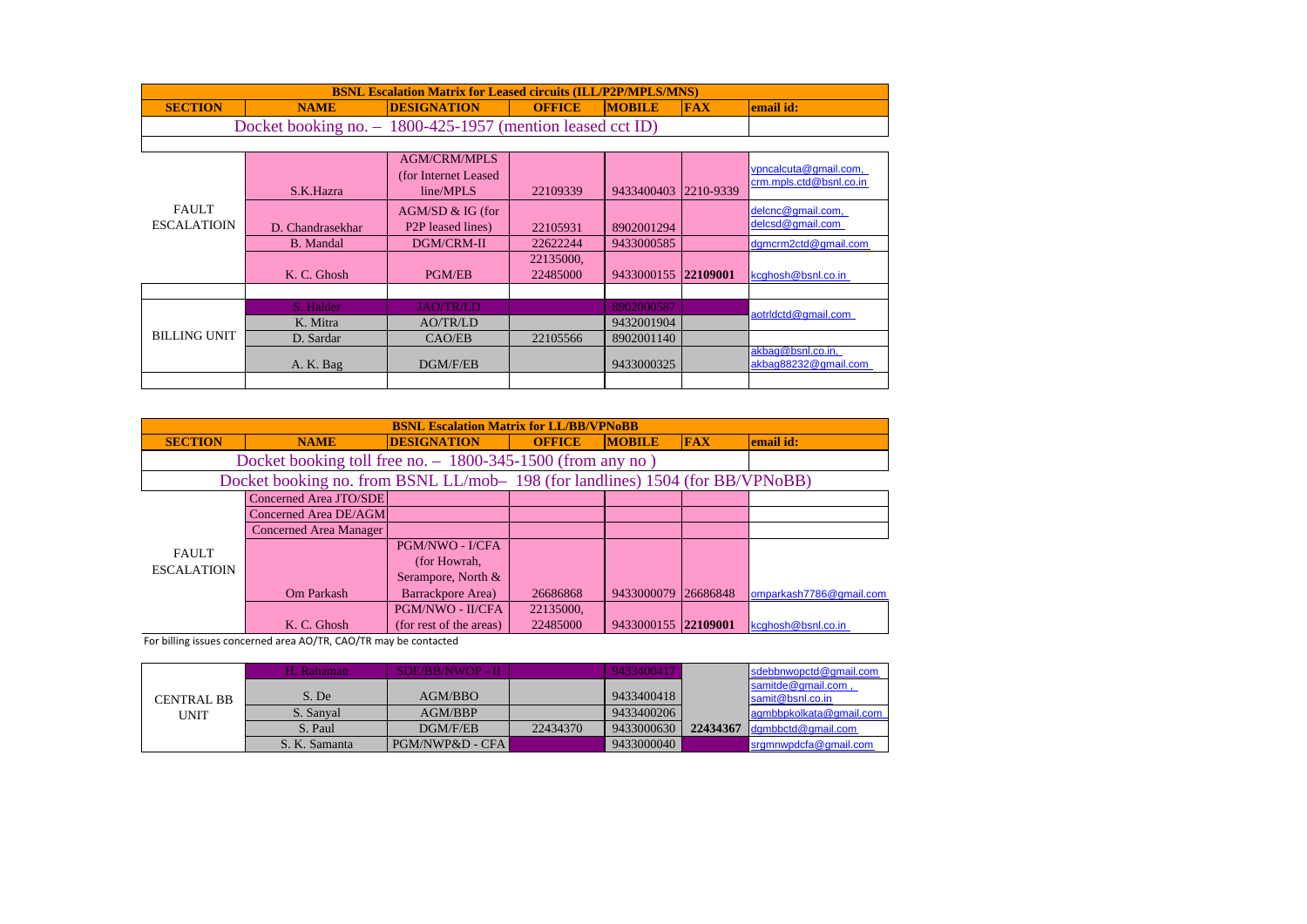

## **Call logging Process and Escalation Matrix of M Intergraph Systems Pvt. Ltd. Annual Maintenance Contract vendor**

Of the Honorable High Court for the maintenance of Laptop, Desktop, Printer, UPS, Server, LAN Switch, Lease line modem, Router Etc. under E-Courts Project installed in the District and Sub- Division court of West Bengal for the year 2016-17.

## M Intergraph Systems Pvt. Ltd. has centralized Web based Call log in System. For logging your requests please call to **Central Help Desk Numbers: 011-41315532, 011-32436676, 011-32444227 E-mail** to **[servicedesk@mintergraph.com](mailto:servicedesk@mintergraph.com)**

**Call ticket no will be assigned only in case the call is logged via web or at Central help desk. The calls are monitored and assigned centrally** 

CALL ESCALATION DETAILS - M INTERGRAPH SYSTEMS PVT. LTD. (FOR WEST BENGAL REGION)

**Level – I**

Mr. Sudip Mukherjee – Call Coordinator, Phone: 09308047780, E-mail: [sudip.mukherjee@mintergraph.com](mailto:sudip.mukherjee@mintergraph.com)

**Level – II**

Mr. Sandeep Singh Cheema – Sr. Manager-Service Delivery, Phone: 9899910214, E-mail: **mgr.nic@mintergraph.com**

**Level – III**

Mr. Sumit Verma – AGM Service Delivery, Phone: 09312602257, E-mail: **service.agm@mintergraph.com**

**Level – IV**

Mrs. Neera Malik – COO, Phone: 09810517144, E-mail: **[neera.malik@mintergraph.com](mailto:neera.malik@mintergraph.com)**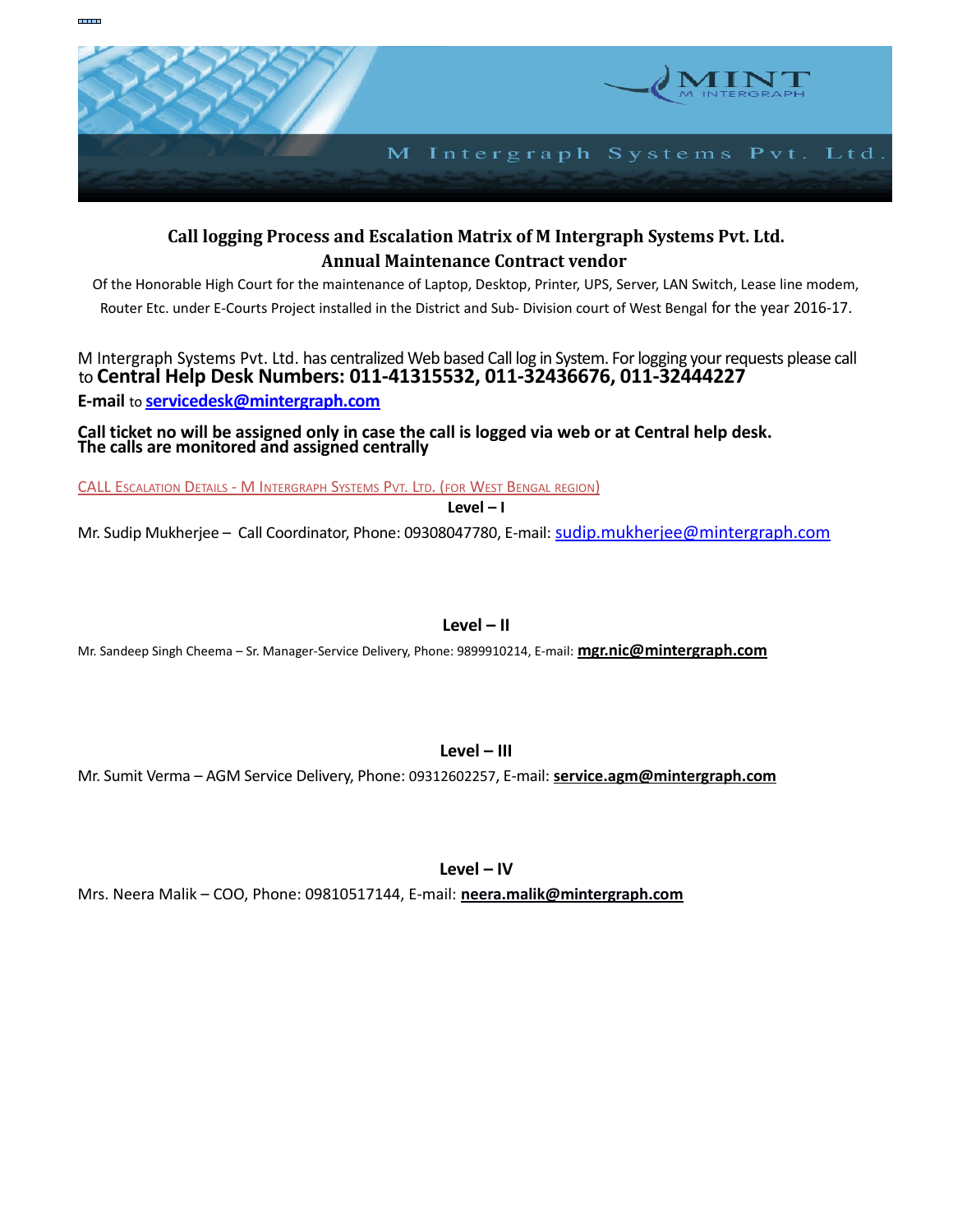|        |                |                                         | <b>ANNEXURE-I</b>       |                          |                                                 |
|--------|----------------|-----------------------------------------|-------------------------|--------------------------|-------------------------------------------------|
| S. No. |                | Name of Districts Name of court complex | <b>Telephone Number</b> | Date of<br>commissioning | <b>Contact nos of BSNL</b>                      |
| 1      |                | <b>Alipurduar</b>                       | 03564-251870            | 19.4.12                  | <b>SDE 9434096222</b>                           |
| 2      | Jalpaiguri     | <b>Malbazar</b>                         | 03562-256044            | 17.4.12                  | <b>SDE 9434733444</b>                           |
| 3      |                | <b>NJP Railway Court</b>                | 0353-2690004            | 10.8.12                  | SDE 9434001309                                  |
| 4      | <b>Purulia</b> | Raghunathpur                            | 03251-255070            | 11.10.12                 | SDE 9434080777 JTO 9434746063                   |
|        | 5 North 24     | <b>Basirhat</b>                         | 03217-263265            | 06.12.12                 | <b>SDE 9434070028</b>                           |
| 6      | Parganas       | <b>Bongaon</b>                          | 03215-259760            | 06.12.12                 | JTO 9434224488                                  |
| 7      |                | Dinhata Sub-Division 03581-259168       |                         | 9.5.14                   | SDE 9434095130                                  |
| 8      |                | Mathabhanga Sub-<br><b>Division</b>     | 03583-257442            | 10.10.12                 | <b>SDE 9434256060</b>                           |
| 9      | Cooch-Behar    | Tufanganj Sub-<br><b>Division</b>       | 03582-244169            | 19.10.2012               | SDE 9434095127                                  |
| 10     |                | Mekhliganj Sub-<br><b>Division</b>      | 03584-255099            | 19.10.2012               | SDE 9434105600                                  |
| 11     |                | Juvenile justice<br>board               | 03582-228694            | 09.10.12                 | SDE 9434001244                                  |
| 12     |                | Ranaghat                                | 03473-215811            | 12.10.12                 | <b>SDE 9434066955 JTO</b>                       |
| 13     | Nadia          | Tehatta                                 | 03471-250240            | 26.11.12                 | <b>AGM CFA 9434747403 JTO</b>                   |
| 14     |                | Nabadwip                                | 03472-244126            | 04.10.12                 | SDE 9434752050                                  |
| 15     | <b>Bankura</b> | <b>Bishnupur</b>                        | 03244-256232            | 31.1.13                  | SDE 9434746622 JTO 9434367400                   |
| 16     |                | Khatra                                  | 03243-255026            | 24.01.13                 | JTO 9475397601 SDE 9434000004                   |
| 17     |                | <b>Bolpur</b>                           | 03463-252056            | 18.10.2013               | AGM 9434000080 SDE 9434                         |
| 18     |                | Rampurhat                               | 03461-255775            | 3.1.2013                 | AGM 9434000080 SDE 9434758514                   |
|        | <b>Birbhum</b> | Dubrajpur                               | 03462-244013            | 3.1.2013                 | AGM 9434000080 SDE 9434750050<br>JTO 9434750080 |
| 19     |                |                                         |                         |                          | <b>SDE 9434759677</b>                           |
| 20     |                | Gorubathan                              | 03552-222111            | 13.7.2012                | <b>SDE 9434759677</b>                           |
| 21     |                | Kalimpong                               | 03552-256851            | 17.7.2012                | 0354-2344000/9434001605                         |
| 22     |                | <b>Kurseong</b>                         | 0354-2330044            | 3.9.2012                 | kurseongte@gmail.com                            |
| 23     | Darjeeling     | <b>Mirik</b>                            | 0354-2243011            | 10.10.12                 | SDE Group 9434001248/9434744004                 |
| 24     |                | <b>Mungpoo</b>                          | 03552-266303            | 17.7.2012                | <b>SDE 9434759677</b>                           |